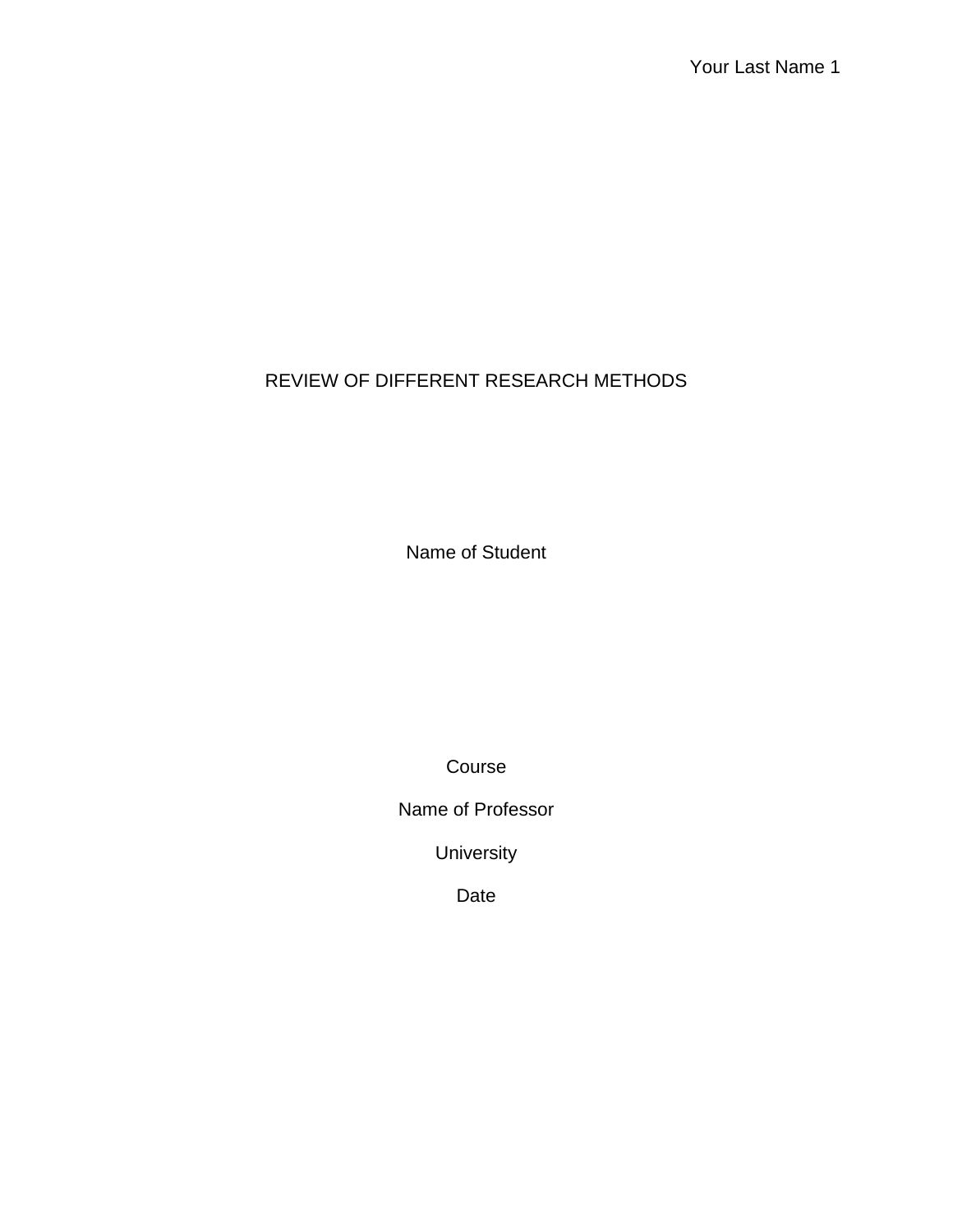# **Outline**

- I. Introduction
- II. Qualitative Research Methods
	- a. Observation
	- b. Survey
	- c. Focus Group
	- d. Delphi Method
- III. Quantitative Research Methods
	- a. Scaling
	- b. Content Analysis
	- c. Experiment
- IV. Conclusion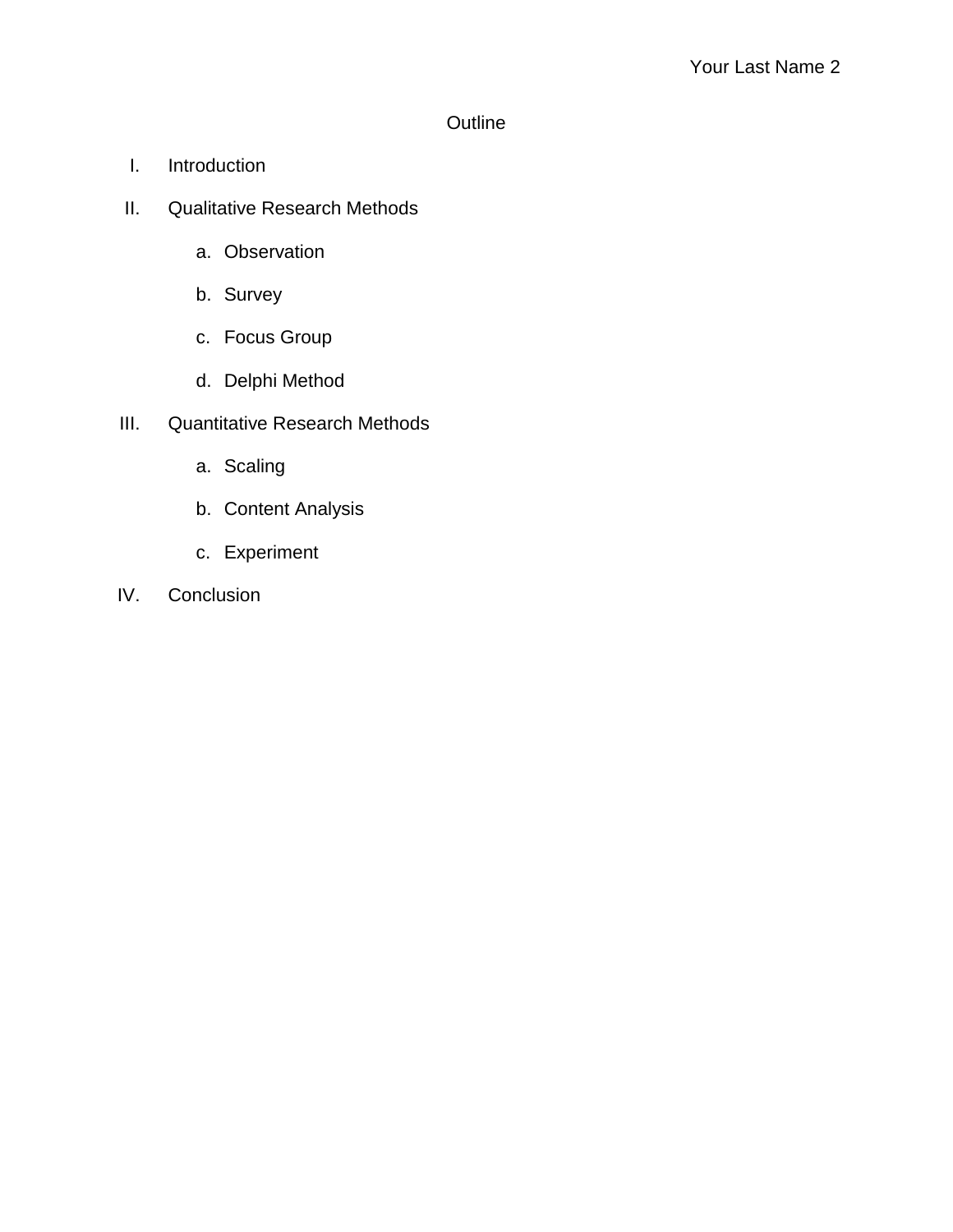Your Last Name 3

## Review of Different Research Methods

The development of research methodology is carried out in accordance with the logic of scientific study. This approach involves a set of theoretical and empirical methods the combination of which makes it possible to study complex and multifunctional objects using reliable and valid techniques. The application of various methods gives the researcher an opportunity to study the problem comprehensively including its aspects and parameters. The purpose of this paper is to discuss the key features of main research methods used within qualitative and quantitative study designs.

### Qualitative Research Methods

Qualitative research methods allow the investigator to collect and analyze detailed information about the subject of research (for instance, about inclinations, internal motives, values, preferences, and so on). They provide the researcher with a more comprehensive understanding of ongoing processes, contribute to the identification of patterns of behavior, and give an opportunity to determine the cause of the phenomenon or reaction (Sekaran and Bougie, 2016). Consequently, this category of methods is aimed at studying the widest possible range of opinions. The main characteristics of qualitative research are the collection of information in a free form and its focus on understanding and interpreting the data obtained so that the investigator can formulate hypotheses and productive ideas.

It is crucial that no single universal method that can provide objective information. It is necessary to use comprehensive methodology that will include several complementary methods (Sekaran and Bougie, 2016). The expediency of a particular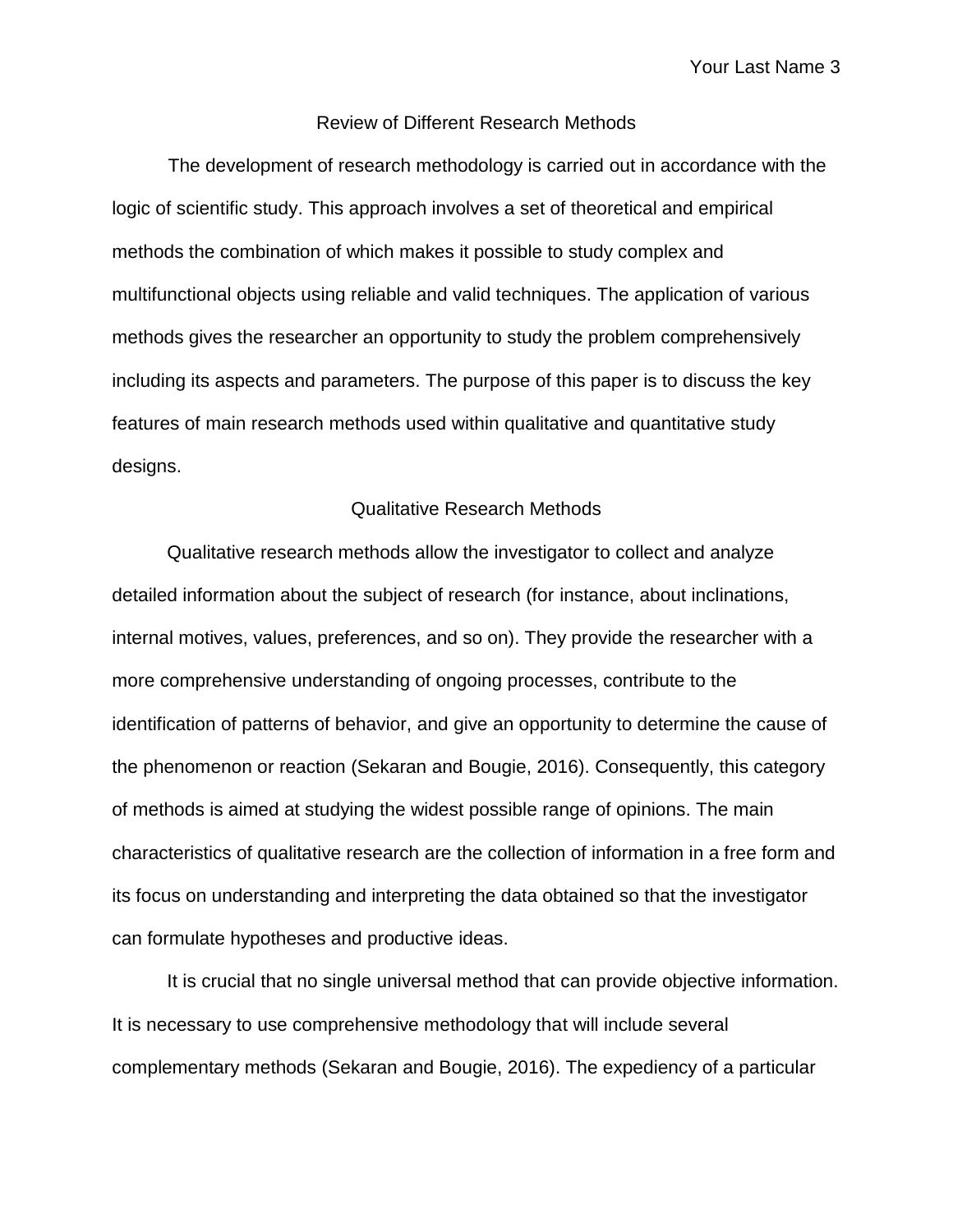methodology depends on the content of the problem under analysis, the degree of its development, and the resources available to the researcher.

#### *Observation*

Observation is one of the most commonly used methods. It implies a purposeful perception of the phenomenon due to which the researcher can receive factual evidence. During all observations, the researcher should have a protocol in which the main objects will be pre-selected (Sekaran and Bougie, 2016). The method of observation can be controlled and uncontrolled. In the first case, the researcher becomes a member of the group in which the observation is being conducted; in the second case, he or she is detached, conducts a hidden or selective observation. According to statistics, this method is often used since it is quite feasible, but it has a particular weakness related to the fact that the investigator conducts observation under the influence of personal characteristics (Sekaran and Bougie, 2016). The researcher can achieve objectivity by applying the method of triangulation to validate the findings. *Survey*

The survey method is divided into several subcategories, which are conversation, interviews, and questionnaires. A conversation can be either a self-contained method or an additional one. It is used to receive an explanation when some indicator or factor was not clear enough (for example, during observation). The conversation is held in a free form based on the list of questions; the interviewee's answers are not recorded (Bryman, 2015). When interviewing, the researcher asks questions in a certain sequence and writes down the answers. An interview can be direct or indirect (for instance, over the phone) (Bryman, 2015). In a questionnaire method, the respondent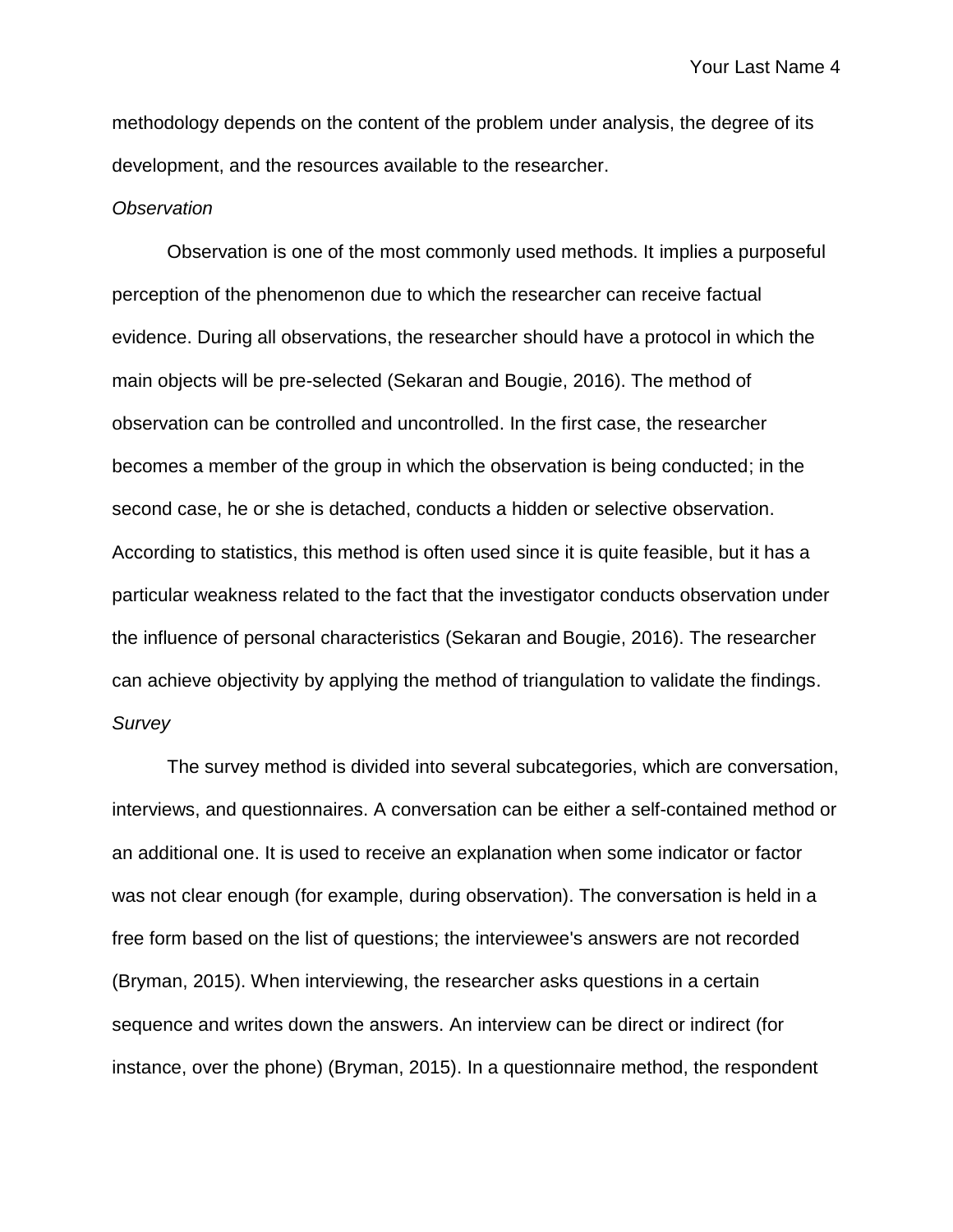Your Last Name 5

completes the list of open and close-ended questions in the presence of the investigator.

#### *Focus Group*

This method implies collecting information during a series of group discussions in the form close to conversation. During focus group, participants are immersed in an environment that motivates them to reflect and express their opinions on a particular topic. Participants need to justify their position so that the researcher can keep a record of the systematized argument (Bryman, 2015). Notably, in the course of such interaction, the group might exhibit a drastically different position regarding a problem that was not initially brought up for the discussion. However, a drawback of this form of research may be a distortion in the expression of the participants' real views. This can happen when the focus group boils down to the opinion or is guided by a leader. *Delphi Method*

Delphi method is a technique that is not used often; however, it has a number of advantages. This technique is concluded to a survey of a group of experts in which they anonymously exchange opinions and form an agreed collective opinion. This method can be used in any settings when forecasting is necessary and when there is not enough information to make a decision (Bryman, 2015). In general, Delphi method is used during the formulation of the problem and the evaluation of various ways to solve it. The characteristic feature of this approach is anonymity of experts, which suggests a complete rejection of personal contacts (Bryman, 2015). The method is also conducted in several stages consisting of a series of questionnaires. In addition, feedback is wellregulated, and expert assessments and arguments remain anonymous. Moreover, the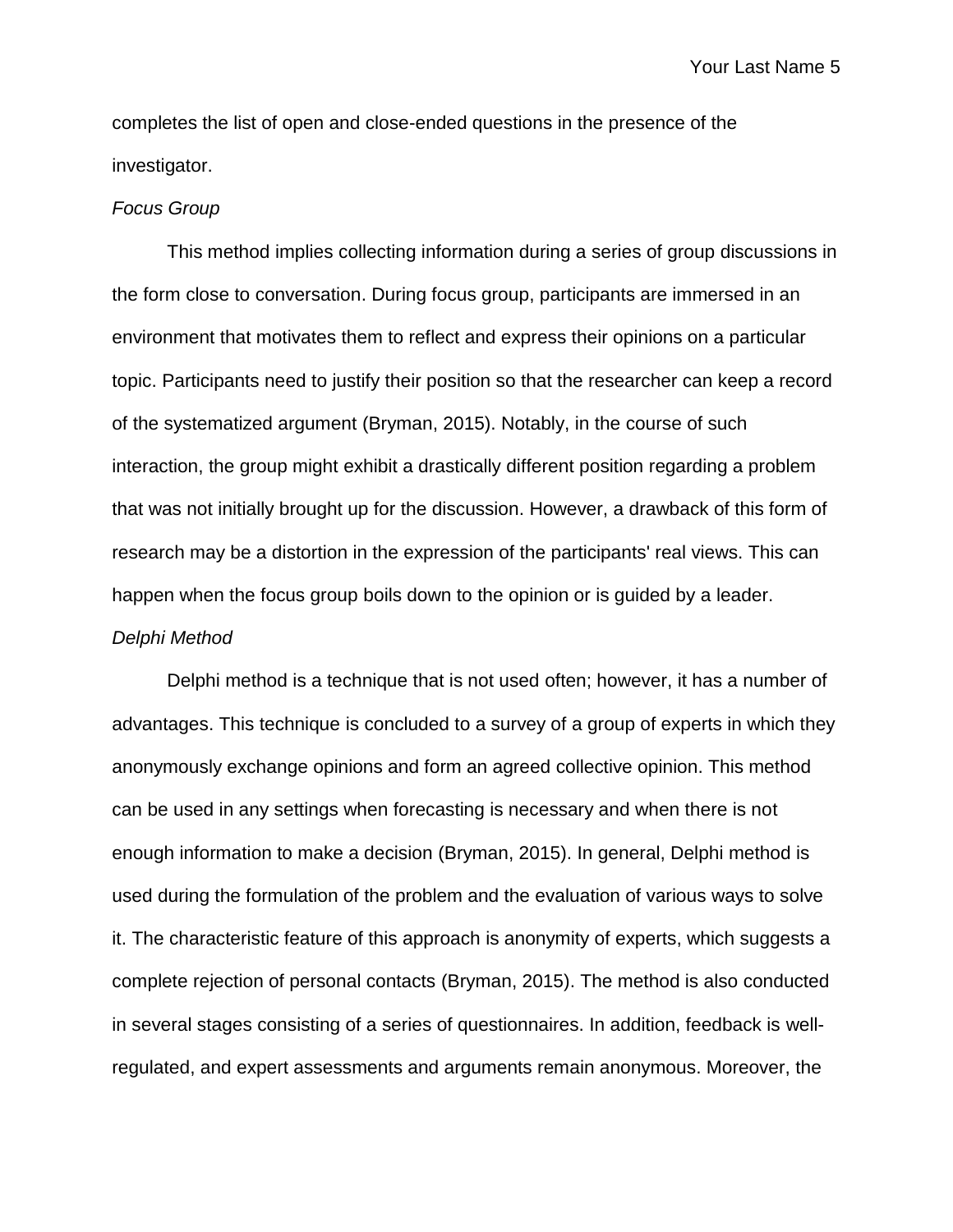results obtained using this method can be processed statistically in order to form an objective group response. Delphi method enables the researcher to gather valid and impartial results.

## Quantitative Research Methods

Quantitative research is based on a functional paradigm, which asserts that the surrounding reality has an objective ontological structure. Therefore, specific phenomena can be measured by statistical processing of digital indexes. Moreover, this approach assumes that objective truth can be measured and justified using scientific evidence (Cohen, Manion and Morrison, 2013). The quantitative data are accurate and allow generalizing and establishing a causal relationship between the facts of objective reality. In order to use quantitative methods of academic research, a scientific hypothesis is formulated, which is tested empirically through the collection and analysis of digital data. An important advantage of these methods is that the probability of bias due to personal characteristics of the researcher or the subjectivity of interpretation is low enough, which is not characteristic of qualitative methods (Bryman, 2015). Thus, the researcher receives the opportunity to view the interaction process as a tangible phenomenon and can analyze it relying on statistical techniques.

#### *Scaling*

It is one of the varieties of questionnaires, which is aimed at obtaining quantitative information by measuring the relation of specialists to the subject of expertise. The measurement of this ratio can occur on a rank, metric, and nominal scale. The construction of this system is quite complex, however, processing of data obtained by this method can provide comprehensive analytical information (Bryman,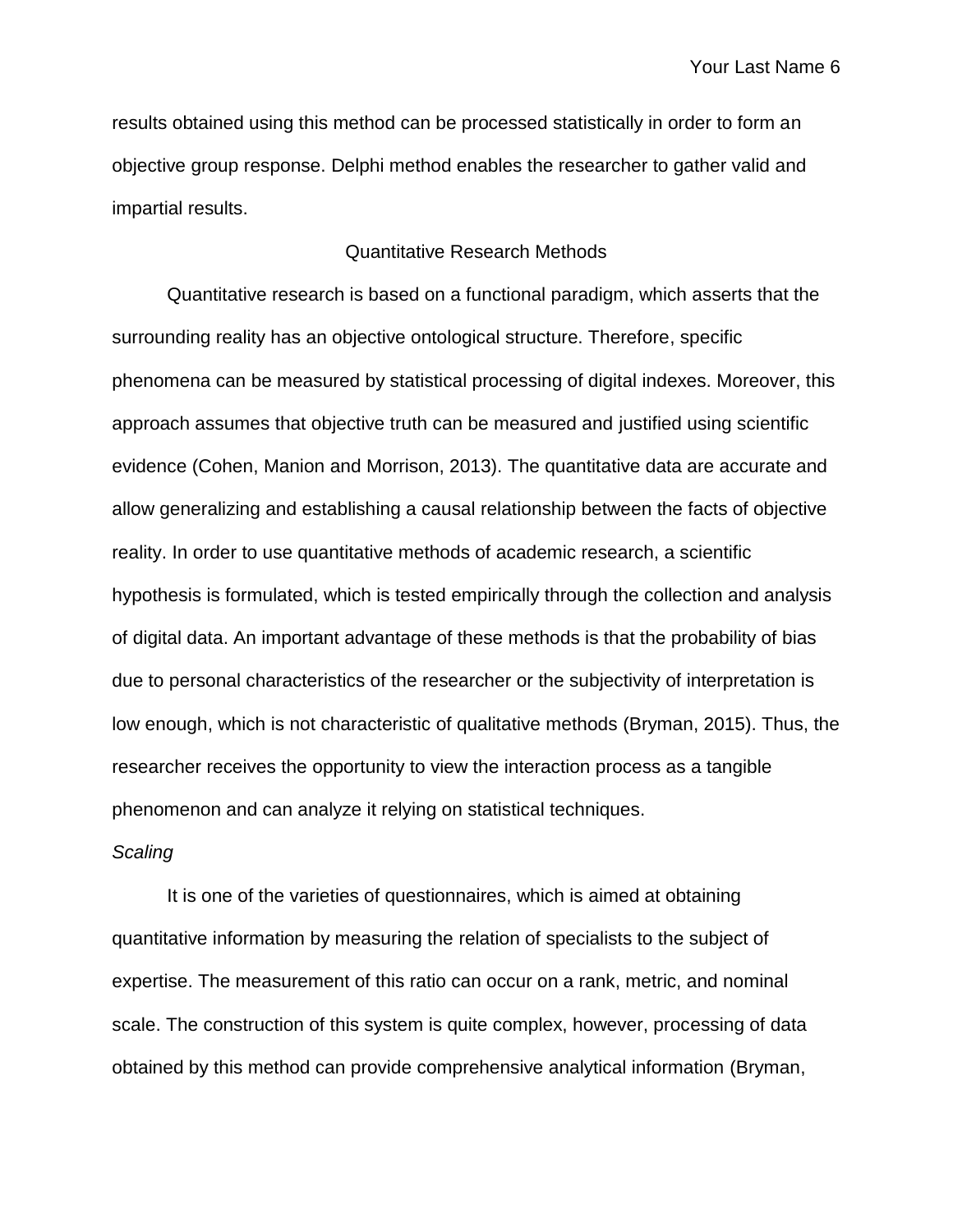2015). In order to analyze such results, researchers use the apparatus of mathematical statistics.

#### *Content Analysis*

Content analysis is a formalized interpretation of documentary sources aimed at extracting meaningful information from arrays of analyzed resources. The scientist examines the content of documents or statements to identify the factors or trends that these statements reflect. After the quantitative influence of the factors studied was established, the researcher constructs a probabilistic model of the interrelation of these factors. In this case, the selected values will be correct if they are repeated with the required periodicity (Denicolo, Long and Bradley-Cole, 2016). To process the data properly, scientists build a multifactorial correlation model.

### *Experiment*

Unlike other methods, experiment targets at proving a hypothesis or assumptions made by the scientist. This approach involves a one-time test to check a particular pattern of thinking, behavior, and so on. In this method, the researcher examines the phenomena of reality in controlled and supervised conditions (Bryman, 2015). In general, an experiment is carried out based on a theory that determines the formulation of problems and the interpretation of results. Importantly, the investigator actively influences the conditions of the experiment creating new settings or changing the flow of the process in the necessary direction (Bryman, 2015). Simple empirical methods are used in experiments; however, the complexity of this method lies in the fact that the researcher should intentionally transform the investigated phenomena.

**Conclusion**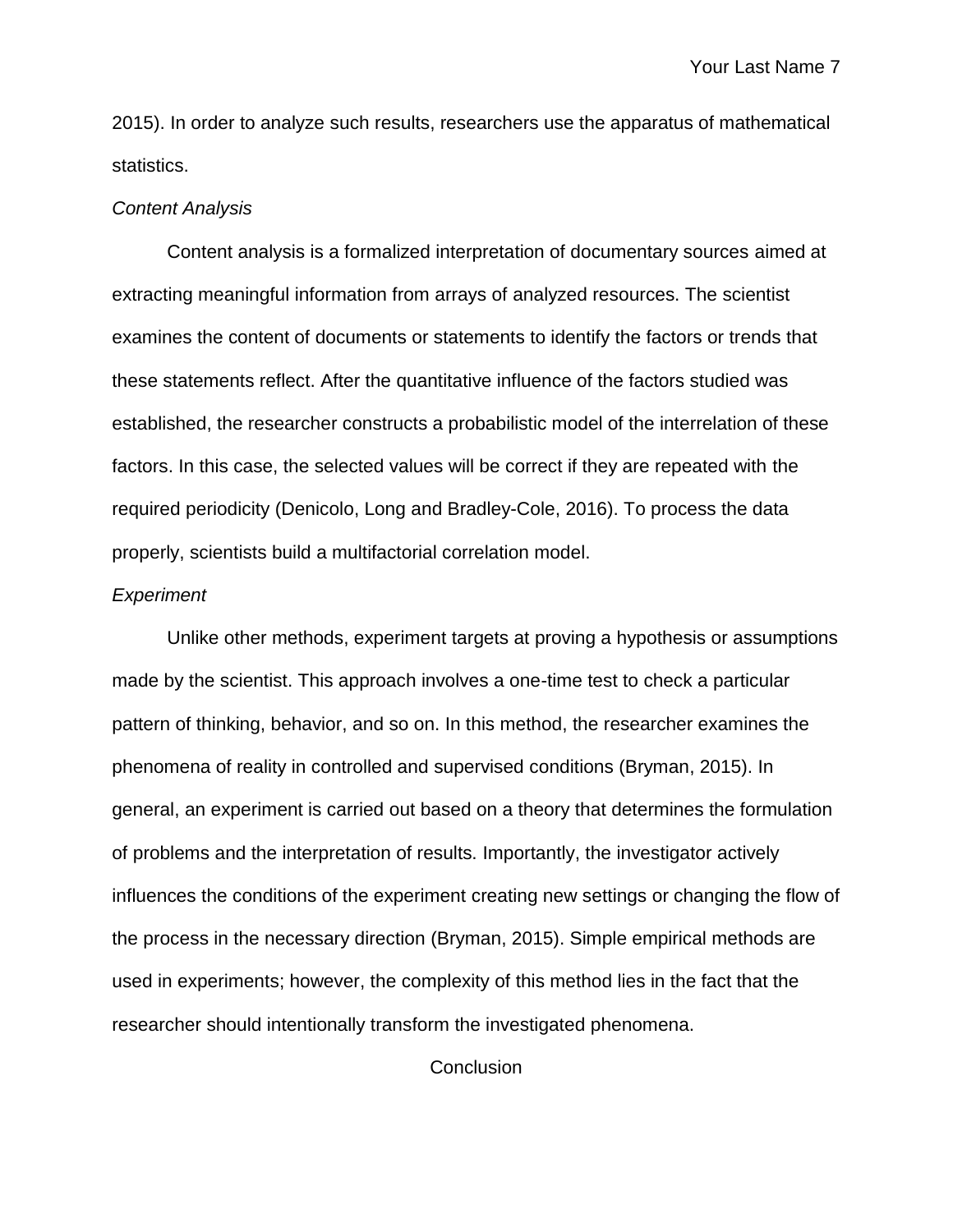Thus, it can be concluded that the expediency of using a particular method depends on the content of the problem, the degree of its development, and the resources that the researcher has. It is crucial that there is no universal method that can be used in any type of scientific research since each of the approaches has its advantages and disadvantages. In order for the researcher to obtain multidimensional information, it is necessary to appeal to a set of methods that will complement each other. The combination of qualitative methods with quantitative ones will allow studying the problem more deeply due to the collection of data of different nature.